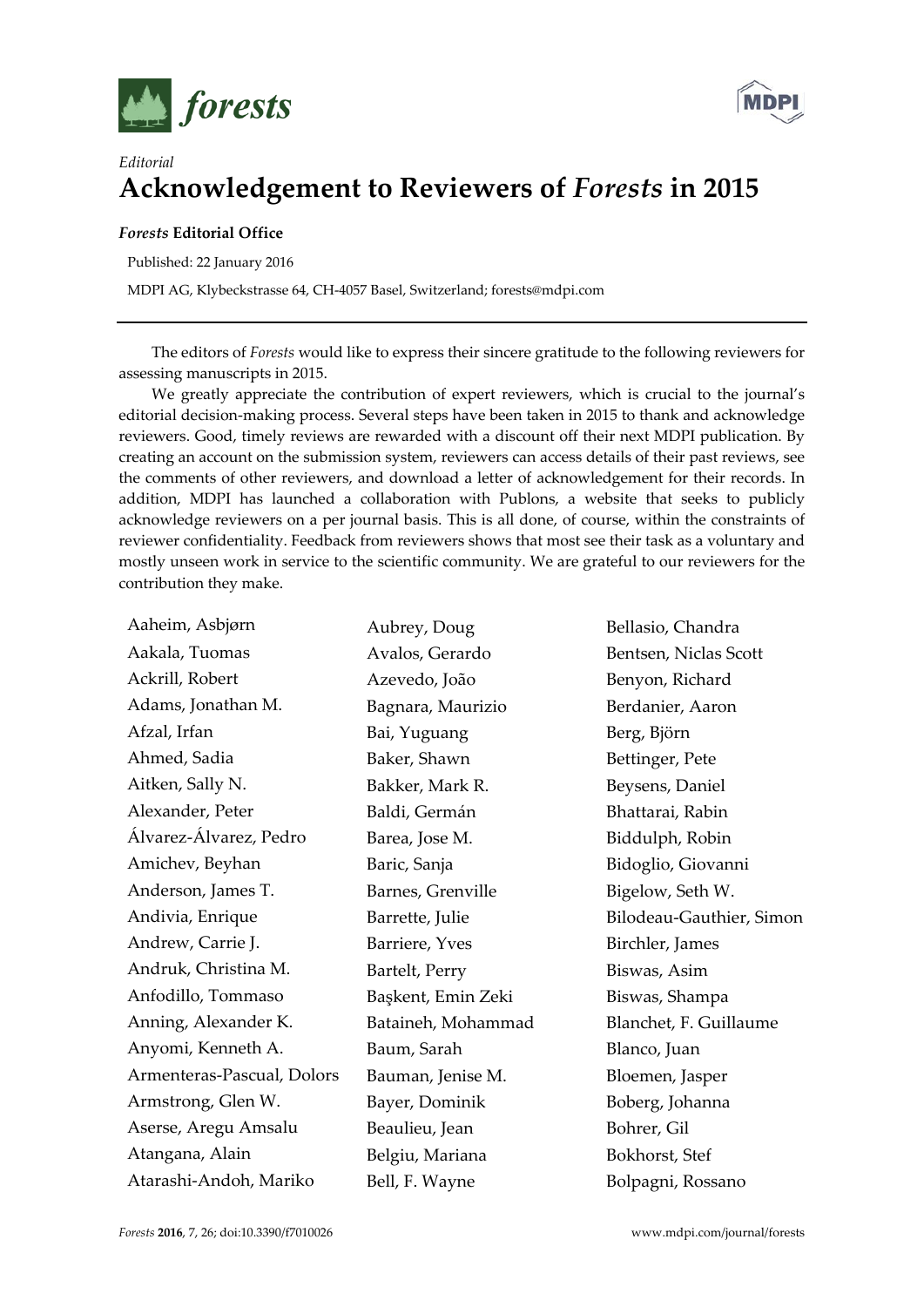Boncina, Andrej Bond-Lamberty, B. Bonello, Pierluigi Bonga, Jan M. Boon, Tove E. Booth, Trevor Bosma, Roel Botta, Roberto Bouget, Christophe Bowler, Peter A. Brach, Michal Brackin, Richard Brais, Suzanne Brang, Peter Brannstrom, Christian Brearley, Francis Q. Bright, Benjamin C. Brites, Alice Brito, Patricia Broadbent, Eben N. Brown, Christopher Brownbridge, Michael Brudvig, Lars Brunn, Melanie Buccolieri, Riccardo Buddenbaum, Henning Buma, Brian Burkhardt, Jürgen Burrows, Neil Burton, Andrew J. Butler, Andre Caboni, Emilia Cailleret, Maxime Calder, W. John Calef, Monika P. Calver, Michael C. Calvert, Kirby Cañal, Maria Jesús Cao, Kunfang Cao, Lin Capretti, Paolo Carlsen, Kirsten

Carlsson, Georg Carnegie, Angus Carranca, Corina Carrell, Alyssa A Carter, Emily Case, Michael J. Casse, Thorkil Catry, Filipe X. Champion, Isabelle Cherubini, Paolo Chianucci, Francesco Chmielewski, Tadeusz Chmura, Damian Choi, Sungho Chojnacky, David C. Chomba, Susan Christina Steffens, Christina Christman, Zachary Chu, Housen Cifuentes, Miguel Ciolli, Marco Clarholm, Marianne Cleverly, James Clivot, Hugues Coate, Jeremy E. Coble, Dean Coe, Kirsten Collins, Brandon M. Condit, Richard Corona, Piermaria Corredoira, Elena Covey, Kristofer Coyle, David Coyne, Mark S. Cripps, Cathy Cromack, Kermit Cropper, Wendell Cruickshank, Mike G. Cubas, Pilar Cullis, Brian Cumming, Steve Dainese, Matteo

Dalponte, Michele D'Amore, David V. Dannenmnn, Michael Danson, Mark Danti, Roberto De Aza, Celia Herrero De Cesare, Fabrizio De Jong, Will De Kauwe, Martin De Kort, Hanne De Lafontaine, Guillaume De Lucia, Barbara De Miguel, Sergio De Santiago, Francisco Flores De Santo, Amalia Virzo Dech, Jeff Deckmyn, Gaby Degani, Gad Del Campo, Antonio Del Rio, Miren Deqiang, Zhang DeSantis, Ryan D. DesRochers, Annie Devall, Margaret Devaney, John Dhital, Narayan Di Vittorio, Alan Diaz-Balteiro, Luis Díaz-Pinés, Eugenio Dimuccio, Luca Antonio Dixon, Mark Dobrowolska, Dorota Doko, Tomoko Dolan, Rebecca W. Domec, Jean-Christophe Domingue, Michael Domke, Grant M. Dos Santos, José Gomes Douda, Jan Downes, Geoff Drouet, Thomas Du, Sheng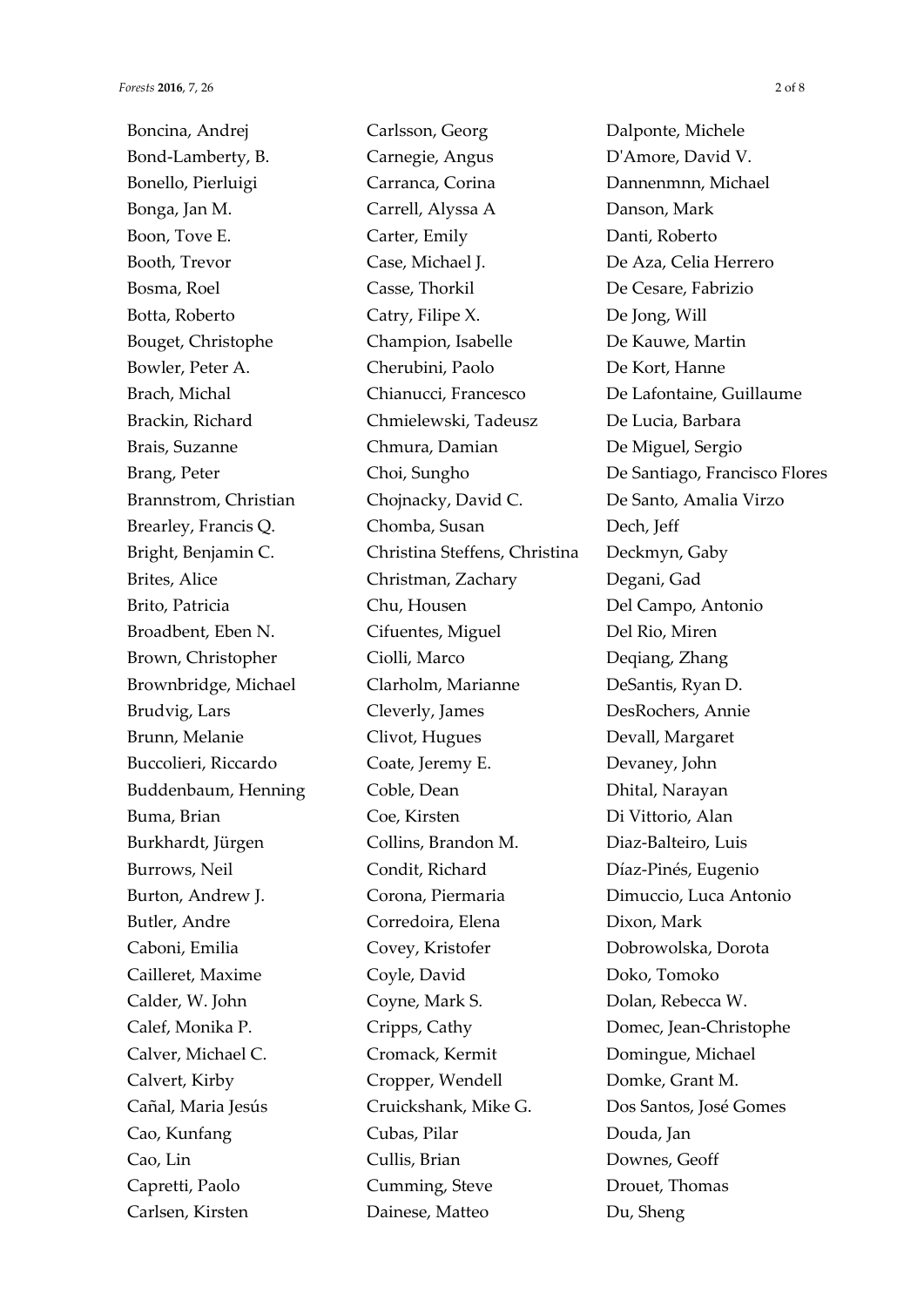Duchesne, Louis Dumonceaux, Tim J. Dumroese, R. Kasten Dutkowski, Greg Eamus, Derek Eaton, William Ediriweera, Sisira Edwards, Peter Egan, Joel Eilola, Salla Ekblad, Alf Elbeaino, Toufic Elkin, Ché Epule, Epule Terence Eriksson, Anders Escobedo, Francisco Escudero, Alfonso Esper, Jan Ezebilo, Eugene Ejike Fajvan, Mary Ann Falsone, Gloria Farmer, James R. Fassnacht, Fabian Fayolle, Adeline Felzer, Benjamin S. Fender, Ann-Catrin Fernandes, Paulo Fernandez-Diaz, Juan Fernando, Danilo D. Ferraz, Antonio Ferreira, Liliana Ferrenberg, Scott Ferretti, Valentina Ferster, Colin J. Fettig, Christopher Finkel, Michael Fiorese, Giulia Fitzsimmons, Sara Flower, Charles E. Foote, Julie A. Ford, Rebecca M. Forrester, David

Fortin, Mathieu Frank, Susanne Franklin, Jennifer Frasconi, Christian Frey, Brent Friday, James Fukatsu, Eitaro Galiano, Lucía Galiatsatos, Niko Gallardo, Antonio Gamstedt, E. Kristofer Garbarino, Matteo García Morote, Francisco A. García-Frapollia, Eduardo García-Ruíz, Roberto Garcia-Viñas, Juan Ignacio Garzon-Lopez, Carol X. Gatland, Jackie Gautam, Shuva Gawor, Marek Ge, Cui Geelen, Danny Genet, Helene Gentili, Rodolfo Germain, Rene H. Giesler, Reiner Gillan, Jeff Gillespie, Piers Ginzler, Christian Giordani, Paolo Giurca, Alexandru Glaeser, Jessie A. Glasbergen, Pieter Glennie, Craig L. Goldsmith, Gregory R. Gómez-García, Esteban Gonthier, Paolo Gonzalez-Benecke, Carlos A González-García, Marta Gonzalez-Moreno, Pablo González-Muñoz, N. González-Olabarria, José Ramón Healey, John

Goodale, Uromi M. Gould, James S. Graham, Chris B. Graham, Jim Grant, Robert Grebner, Don Greenhalgh, Suzi Gren, Ing-Marie Griess, Verena C. Grimaldi, Salvatore Gritten, David Groenendijk, Peter Gross, Andrin Grossman, Jake J. Grossnickle, Steven C. Grote, Rüdiger Guidi, Claudia Gundale, Mike Guy, Robert Haapala, Antti Haapanen, Reija Haas, Jessica R. Haase, Diane Hajjar, Reem Hallgren, Stevphen Halofsky, Jessica Hamberg, Leena Hamilton, Lawrence C. Handa, Tanya Hansen, Everett M. Harder, Phillip Hardiman, Brady S. Hardy, Giles Harshaw, Howard W. Hart, Justin Hart, Sarah Hashidoko, Yasuyuki Hauglin, Marius Hayden, Maya Hayes, Tanya He, Zhongqi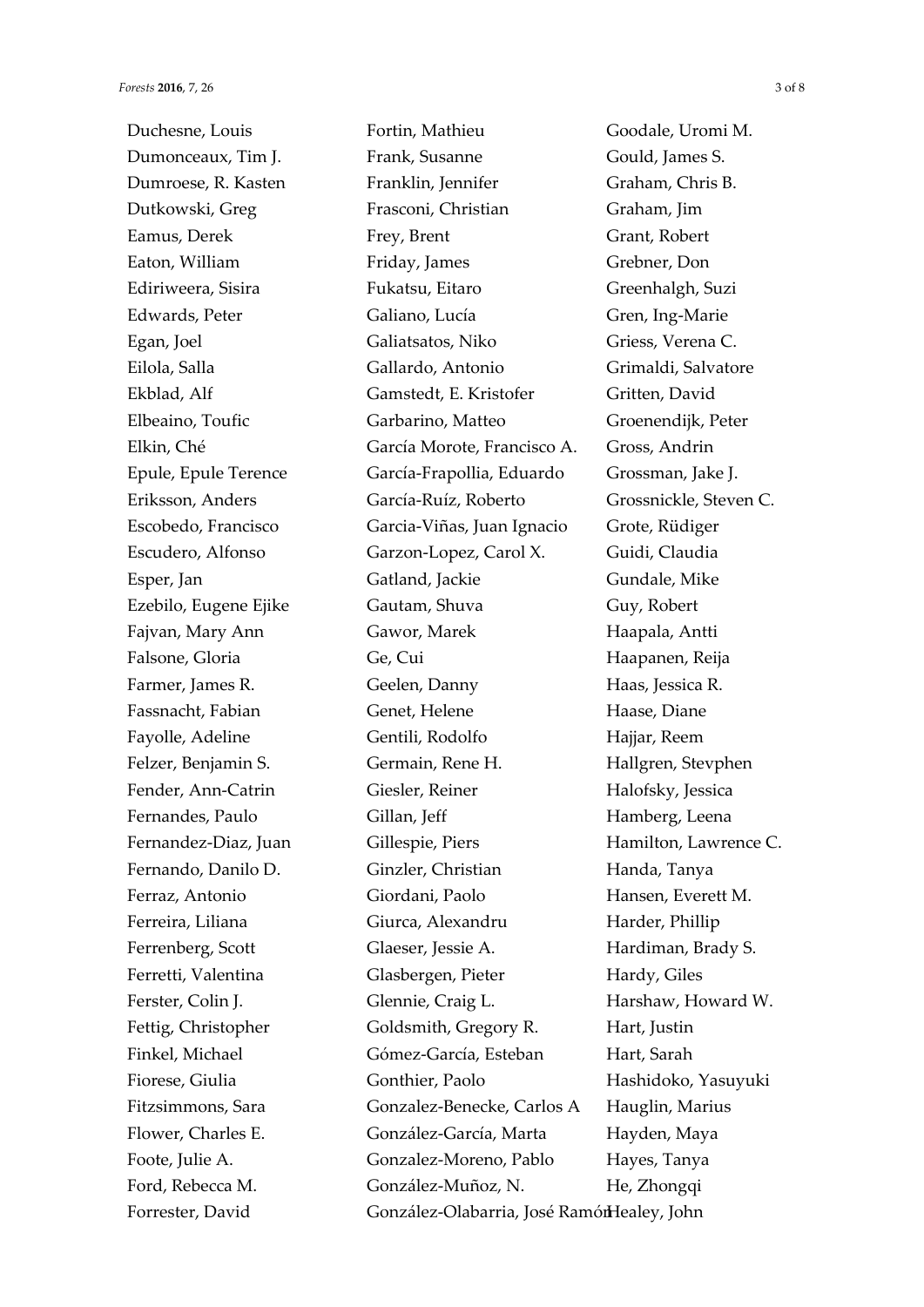Healey, Sean P. Hébert, Christian Heinimann, Hans Heinze, Berthold Helariutta, Yrjö Helbig, Manuel Henderson, Emilie Hengeveld, Geerten M. Henriksson, Patrik Herr, Joshua R. Herrero, Asier Hidalgo, Pablo J. Hiesl, Patrick Hietala, Ari M. Hill, Ross Hiltunen, Timo Hobi, Martina Hock, Barbara Hodges, Donald G. Holden, Sandra R. Holscher, Dirk Horner, Gillis Hosoi, Fumiki Hu, Baoxin Hudak, Andrew Hujala, Teppo Hülber, Karl Hurteau, Matthew D. Hyodo, Fujio Hyyppä, Juha Ibáñez, Ines Ide, Reiko Idol, Travis Ioki, Keiko Ishida, Atsushi Ishihara, Masae Iwamoto Ismail, Riyad Ito, Akihiko Iturritxa, Eugenia Iwaizumi, Masakazu G. Jaeger, Marc Jafarov, Elchin

Jalonen, Johanna Jandl, Robert Jarvis, Susan Jijakli, M. Haïssam Johansson, Tord Johnson, Dale W. Johnson, Kristofer Joner, Erik Jönsson, Anna Maria Jorgensen, Carl Joseph, Shijo Joshi, Chudamani Jucker, Tommaso Junttila, Virpi Kähkönen, Mika A. Kaitera, Juha Glele Kakai, Romain L. Kalliokoski, Tuomo Kandziora, Marion Kane, Mike Kankare, Ville Kaptue, Armel Karjalainen, Mika Karsenty, Alain Karttunen, Kalle Kasel, Sabine Kautz, Markus Kellomaki, Seppo Keyes, Christopher R. Keyser, Tara L. Khadka, Chiranjeewee Khatiwada, Dilip Kinoshita, Alicia Kissinger, Gabrielle Kitching, Roger L. Klädtke, Joachim Klein, Tamir Klimas, Christie Ann Klosterman, Steven J. Klutsch, Jennifer Knight, Rodney Knonggolo, Kabwe

Koch, Jennifer L. Kolarík, Miroslav Kolotelo, Dave Konrad, Heino Koralewski, Tomasz E. Koubaa, Ahmed Krabel, Doris Krause, Cornelia Kreutzweiser, David Kreye, Jesse Kreye, Melissa Kumar, Vijay Kume, Tomonori Kunert, Norbert Laflamme, Gaston Lal, Pankaj Lamers, Patrick Landsberg, Joe Lansing, David M. Lara, Mark Larsen, David R. Larson, Anne Latte, Nicolas Law, Beverly LeDuc, Stephen D. Leh, Mansoor Leiterer, Reik Leitinger, Georg Leppälammi-Kujansuu, Jaana Lewis, Tom Lexer, Manfred Leys, Bérangère Li, Aihua Li, Jili Lidestav, Gun Lieffers, Victor Liesebach, Mirko Liesenberg, Veraldo Lieurance, Deah Lindner, Marcus Lindo, Zoe Lingnau, Christel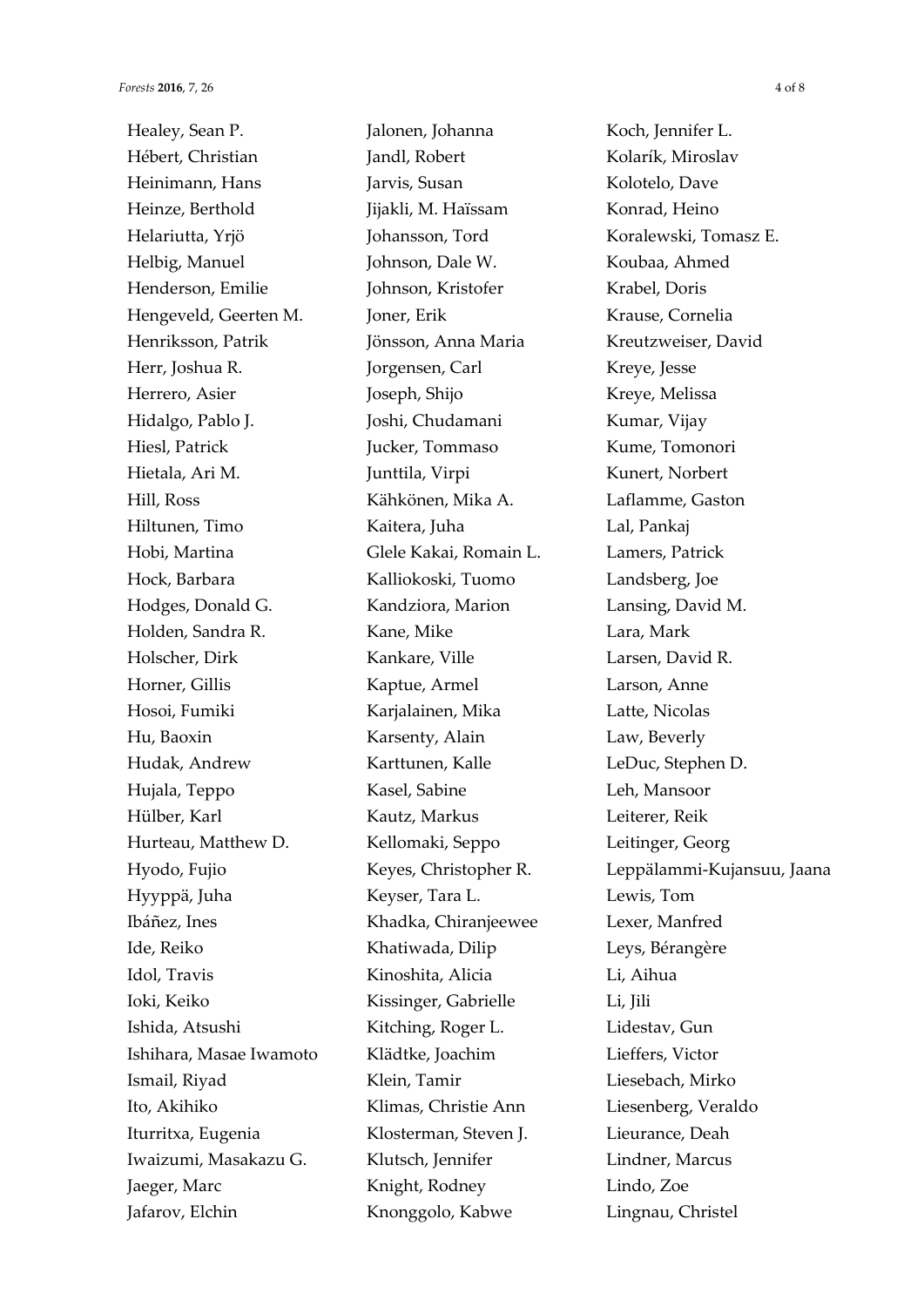Lintunen, Anna Lisein, Jonathan Lister, Andrew Litkey, Paula Litschert, Sandra E. Locatelli, Bruno Long, James López-Berna, Álvaro Loppi, Stefano Lorenz, Klaus Lovelock, Catherine Lucash, Melissa S. Lugo, Ariel Lund, Jens Friis Maclean, Daniel MacLean, Meghan Graham Maestrini, Bernardo Magagnotti, Natascia Magdon, Paul Major, John E. Makinen, Harri Malavasi, Marco Malek, Žiga Malmström, Anna Maloney, Patricia E. Man, Rongzhou Manenti, Raoul Maneta, Marco Manzanera, José Antonio Marañón, Teodoro Marañón-Jiménez, Sara Marcone, Carmine Marsden, Claire Martínez, Joaquín Martínez-Álvarez, Pablo Martinez-Pastur, Guillermo Martinez-Ruiz, Carolina Martius, Christopher Marttunen, Mika Masiero, Mauro Mathys, Amanda Matusick, George

Maunoury-Danger, Florence Mauro, Francisco Maynard, Charles A. Mazziotta, Adriano McAdam, Scott A. M. McCarthy, Heather McClean, Colin J. McCullagh, Andrew McEvoy, Daniel J. Mcewan, Ryan McFarlane, Bonita McNulty, Steven G. McRoberts, Ronald Mehtätalo, Lauri Meijer, Seline Meldrum, James R. Melendez-Pastor, Ignacio Melton, Joe R. Méndez, Valeriano Menéndez-Miguélez, María Meng, Fan-Rui Mercader, Rodrigo Merkle, Scott A. Minh, Dinh Ho Tong Miyazawa, Yoshiyuki Moiseyev, Alexander Montagnini, Florencia Moore, David J. Moratti, Steve C. Moreno, Gerardo Moreno-Fernández, Daniel Moreno-Gutierrez, Cristina Moroni, Martin Morris, Dave Morsello, Carla Mosnier, Aline Mosseler, Alex Moya, Daniel Mukul, Sharif Murphy, Stephen J. Nagel, Jürgen Nagel, Linda M.

Negron, Jose Neugarten, Rachel Newcombe, George Newton, Michael Newton, Peter F. Nichols, Becky Nichols, J. Doland Nielsen, Anders Tærø Nitschke, Craig R. Nord, Tomas Nordfjell, Tomas Norghauer, Julian Norris, Charlotte Nowak, David Nowak, John T. Numata, Izaya Nuño, Cristina Santín Nuttle, Timothy Ober, Holly K. Obojes, Nikolaus Ogaya, Romà Oliet, Juan Olson, Deanna H. Olson, Matthew G. Olsson, Hakan Orwig, David Östberg, Johan Ostonen, Ivika Oten, Kelly Overdieck, Dieter Ow, Lai Fern Pacaldo, Renato S. Paletto, Alessandro Paloniemi, Riikka Panagopoulos, Thomas Papafotiou, Maria Parise, Mario Park, Andrew Pawlett, Mark Pawson, Stephen Payette, Serge Peck, Jerilynn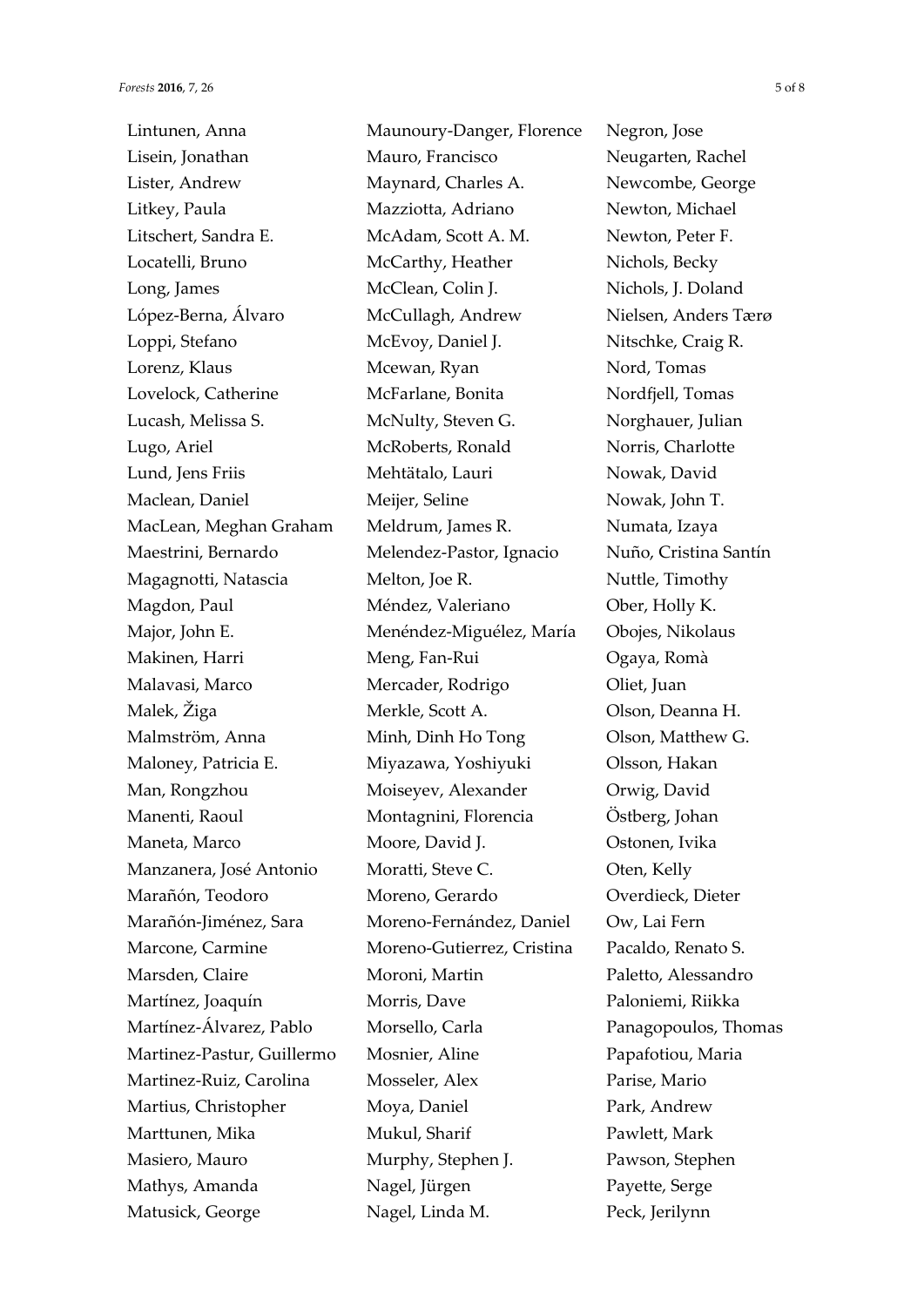Pekin, Burak K. Penner, Margaret Perea, Ramón Pérez-Luque, Antonio Jesús Perin, Jérôme Perz, Stephen G. Peterman, Wendy Petit, Giai Petroselli, Andrea Peuhkurinen, Jussi Pfautsch, Sebastian Picchio, Rodolfo Pickell, Paul Piedallu, Christian Pielech, Remigiusz Pietrzykowski , Marcin Pinkard, Libby Piper, Frida I. Pirotti, Francesco Pitt, Doug G. Pizano , Camila Plassard, Claude Pliscoff, Patricio Poetzelsberger, Elisabeth Pokharel, Bharat Pollastrini, Martina Pommering, Arne Potts, Matthew D. Potvin, Lynette R. Poyatos, Rafael Praskievicz, Sarah Preatoni, Damiano Preece, Noel D. Preisler, Haiganoush K. Prera, Alejandro J. Preston, Caroline M. Price, Owen F. Prislan, Peter Puhlick, Joshua J. Puric-Mladenovic, Danijela Puttonen, Eetu Putz, Francis E.

Pye, Oliver Race, Digby Rajabzadeh, Amin Reza Rambal, Serge Rämö, Janne Ramsden, Lawrence Raposo, Rosa Räsänen, Aleksi Ratkowsky, David A. Rauch, Peter Reed, Maureen G. Refshauge, Anne Dahls Regüés, David Reid, Douglas E. B. Reif, Albert Reinke, Karin Rentch, James Reutebuch, Stephen E. Reyer, Christopher Reyes-García, Victoria Richter, Dana L. Riley, Karin L. Ristau, Todd E. Ritchi, Martin W. Ritter, Tim Rivest, David Roberts, David R. Roberts, Scott D Roberts, Sheila J. Robinson, Kathryn M. Rockwood, Don Roden, John S. Rodrigo, Anselm Rodríguez Urbieta, Itziar Rodríguez-Calcerrada, Jesús Rodríguez-González, Patricia MSearcy, Christopher A. Rodríguez-Soalleiro, Roque Rosalino, Luís Miguel Roshetko, James Rozas, Vicente Russell, Matthew B. Ruthr, Katinka X.

Saarela, Svetlana Saarinen, Ninni Sabatini, Francesco M. Sabogal, Cesar Sabol, Donald Sadyś, Magdalena Sallé, Aurélien Salmon, Yann Samils, Berit Samimi, Cyrus Samuelson, Lisa Sánchez-de León, Yaniria Sanesi, Giovanni Sasaki, Nophea Savaresi, Annalisa Schafer, Jennifer L. Schäfer, Karina V. R. Schardt, Mathias Schelhas, John Schena, Leonardo Scherm, Harald Scherrer, Daniel Schiks, Tom Schilling, Anita Schindlbacher, A. Schindler, Stefan Schmidt, Marcus Schneider, Thomas Schreiber, Stefan Schuldt, Bernhard Schumacher, Johannes Schütz, Jean-Philippe Schwab, Olaf Scoffoni, Christine Scott, Andrew Seddon, Alistair Seibold, Sebastian Seidel, Dominik Seidler, Reinmar Sena, Kenton Shao, Guofan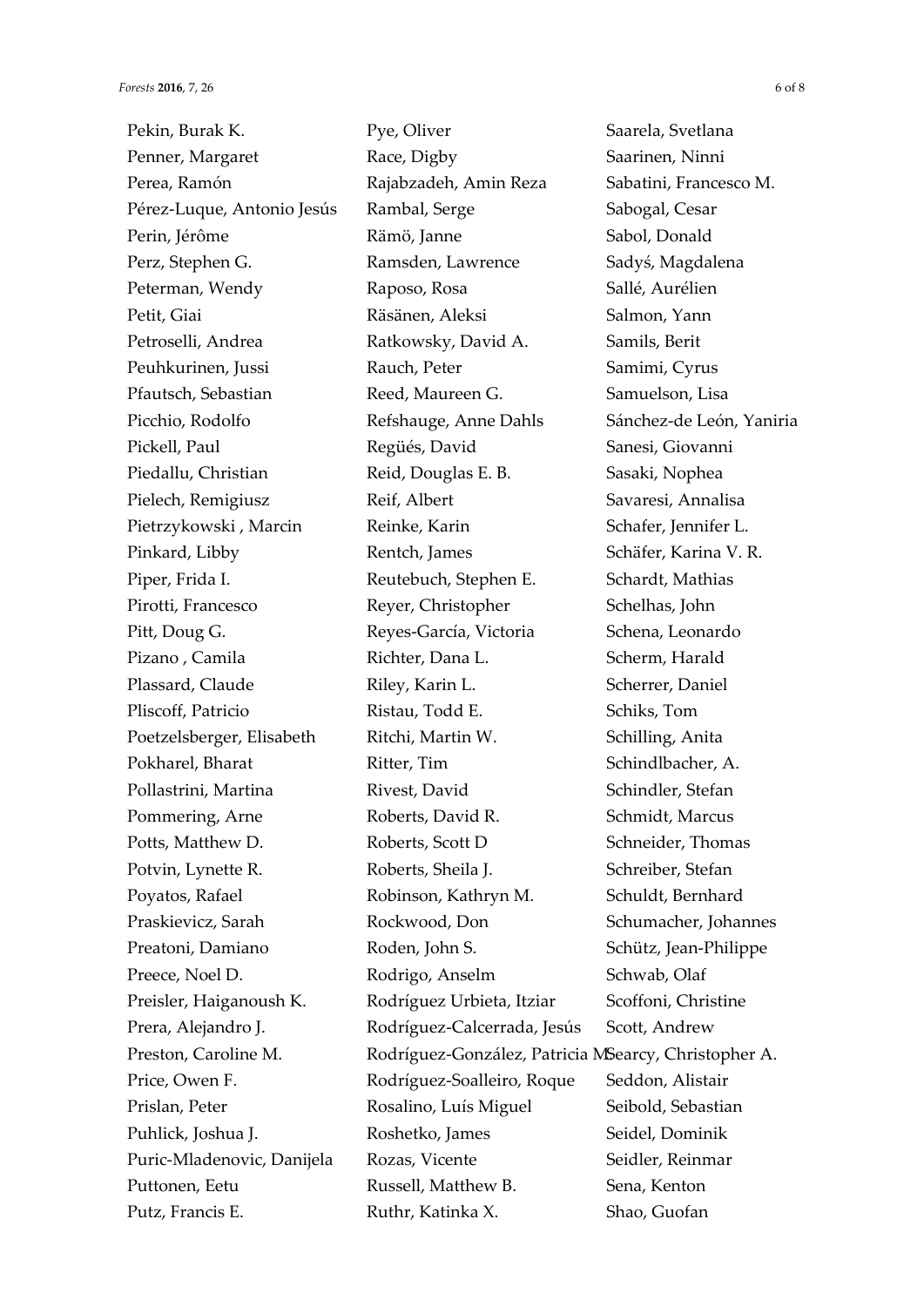Sharp, Ryan Shijo, Joseph Shogren, Jason Fredrick Shortle, Walter Siebert, Stephen F. Sikkema, Richard Singh, Kunwar K. Sitzia, Tommaso Skutsch, Margaret Smaill, Simeon J. Smart, Simon M. Smith, R. Geoff B. Soong, Jennifer Soriano, Marlene Soucémarianadin, Laure N. Southworth, Darlene Spaccini, Riccardo Spittlehouse, David Ståhl, Göran Stahlheber, Karen A. Stanton, Daniel E. Stavros, Natasha Steffens, Bianka Steinkamp, Jörg Stephens, Scott L. Stepper, Christoph Stevens, Michael T. Stewart, Hugh T. L. Stewart, Jane Stinson, Graham Stovall, Jeremy P. Strager, Michael Strahm, Brian D. Strandgard, Martin Strigul, Nikolay Stryamets, Nataliya Sukdeo, Nicole Surasinghe, Thilina D. Suwa, Rempei Suz, Laura M. Swatantran, Anu Taffetani, Fabio

Takahashi, Hideyuki Takahashi, Masamichi Takebayashi, Hideki Tal, Alon Tan, Zhenghong Tanase, Mihai Tanguay, Philippe Tanner, Edmund Taylor, Astrid Teskey, Robert Tetsumura, Takuya Throckmorton, Heather M. Tian, Shiying Timling, Ina Tognetti, Roberto Tokola, Timo Toppinen, Anne Torresan, Chiara Trabucco, Antonio Treuhaft, Robert Trocha, Lidia K. Tsubouchi, Takashi Tsuyuzaki, Shiro Tu, Jun Tuominen, Sakari Turcotte, Marie-France Tzanetakis, Ioannis E. Ulvcrona, Kristina Umeki, Kiyoshi Vaario, Lu-Min Vadeboncoeur, Matthew A. Vainio, Eeva J. Valinger, Erik Vallet, Patrick Valls-Donderis, Pablo Van der Zande, Dimitry Van Diepen, Linda Van Leeuwen, Eveline Van Leeuwen, Martin Van Oijen, Marcel Van Oosterzee, Penny Van Stan, John T.

Vanhellemont, Margot Varanda, Carla M. R. Varandas, Simone Vauhkonen, Jari Vega-Nieva, Daniel Velasco, Jordi Voltas Verble-Pearson, Robin Viana, Helder Filipe Dos Santos Vieira, Joana Vilagrosa, Alberto Villard, Ludovic Visser, Rien Visseren-Hamakers, Ingrid Vlam, Mart Vogel, Jason Vogt, Kristiina Volkova, Liubov Vospernik, Sonja Vote, Camilla Vourlitis, George Louis Vranckx, Guy Wali, Alaka Walker, Roger F. Wallace, Andrew M. Wallin, Kimberly Walters, Bradley Walzl, Karin Pirhofer Wang, Jian Ward, Eric Waring, Bonnie Grace Waring, Kristen Webster, Christopher R. Wellstead, Adam Wen, Tzai-Hung West, Thales A. P. Whetten, Ross White, Barry White, Joanne C. Whitfeld, Timothy J. S. Wiersum, Freerk Wieser, Gerhard Wiesmeier, Martin